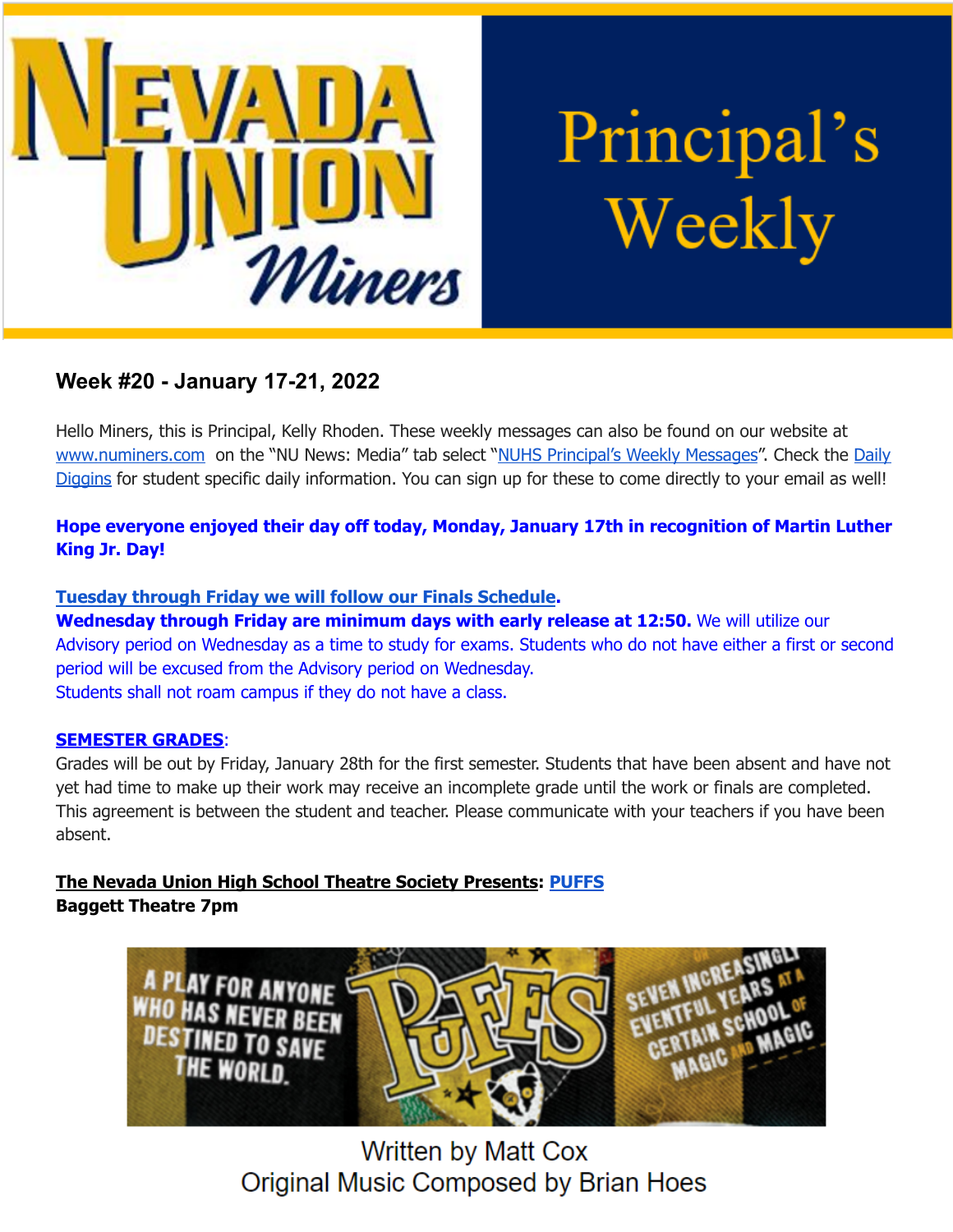### **General Admission seating begins at 6:30pm**

- $\bullet$  January 27, 28, 29 and February 3, 4, 5
- Admission on Fridays and Saturdays:  $$12/$ advance  $$15/$ door
- Admission on Thursdays: <br>● Admission on Thursdays: <br>● \$5/advance \$10/door

○ Advance sale tickets purchased online: [http://nutheatre.seatyourself.biz](http://nutheatre.seatyourself.biz/)

○ Door ticket sales begin at 5:45pm before each performance

#### **SENIORS:**

● **Place your order for your cap / gown / announcements from Herff Jones as soon as possible. The early bird pricing ended on 1/15/2022 but orders are still being taken!**

Seniors take a moment to fill out the form from Pete Totoonchie that was sent to Senior Email accounts regarding gown sizing. Herff Jones needs to place their orders ASAP to avoid production and shipping issues that have presented themselves with the advent of COVID. You will still need to finalize your order and pay for your cap and gown if you have not done so already.

● **January 18, 2022 is the final date to complete the form if your name is not spelled correctly.** If you are a senior and did not receive the letter, please complete this form to [verify](https://forms.gle/AYB9nvAKC2M2NdaS8) your [name.](https://forms.gle/AYB9nvAKC2M2NdaS8) (Not everyone needs to complete the form - only if you have a corrected proper name spelling to submit or if you did not receive the letter.)

#### **NEXT YEAR'S COURSE SELECTION**

Graduation requirements and general, grade specific presentations can be found on the [Counseling](https://sites.google.com/njuhsd.com/nucounseling/counseling-by-grade?authuser=0) By Grade tab on the counseling webpage.

Students will have access to choose their classes for the 2022-23 school year through **January 21st**. They will log in to StudentVUE account to do this. They have been given the information they need for this process including directions, as well as:

- Course [Selection](https://sites.google.com/njuhsd.com/nucounseling/scheduling#h.7logcnn3wtna) Sheets- lists of the classes students can choose from by grade
- Course [Preview](https://sites.google.com/njuhsd.com/nucounseling/scheduling#h.582iehsguq46) Videos- videos describing the classes
- Course [Catalog-](https://drive.google.com/file/d/14URfyLXA8Sl8XsHcJVD1ZZZQDSmx-ayl/view) written descriptions of the classes

You can log in to your ParentVUE account to see the classes your student has selected for next year but you must be logged into StudentVUE to add or change requests. We encourage you to review your child's requests, talk to them about their Academic Plan, and please reach out to your student's counselor if you have any questions!

#### **COVID TEST KITS FOR STUDENTS:**

Test kits were handed out 8th-period Friday, January 14, 2022. If your student was absent they may come to the Principal's office during finals week to pick up a test for themself.

### **ATHLETICS:**

NUHS Athletics [Schedules](https://nevadaunion.njuhsd.com/Athletics/Sports-Calendar--Schedules/index.html)

**Spring Sports** are beginning to organize! If you haven't already registered for a spring sport, now is the time to do so. Please see How to [Register](https://nevadaunion.njuhsd.com/Athletics/How-to-Register-For-a-Sport/index.html) for a Sport under the Athletics tab on the NU website: a sports physical and an approved FamilyID.com registration are both necessary to practice. If you already have an approved registration on file, please edit and add the new sport keeping in mind that you can only register for one sport per season.